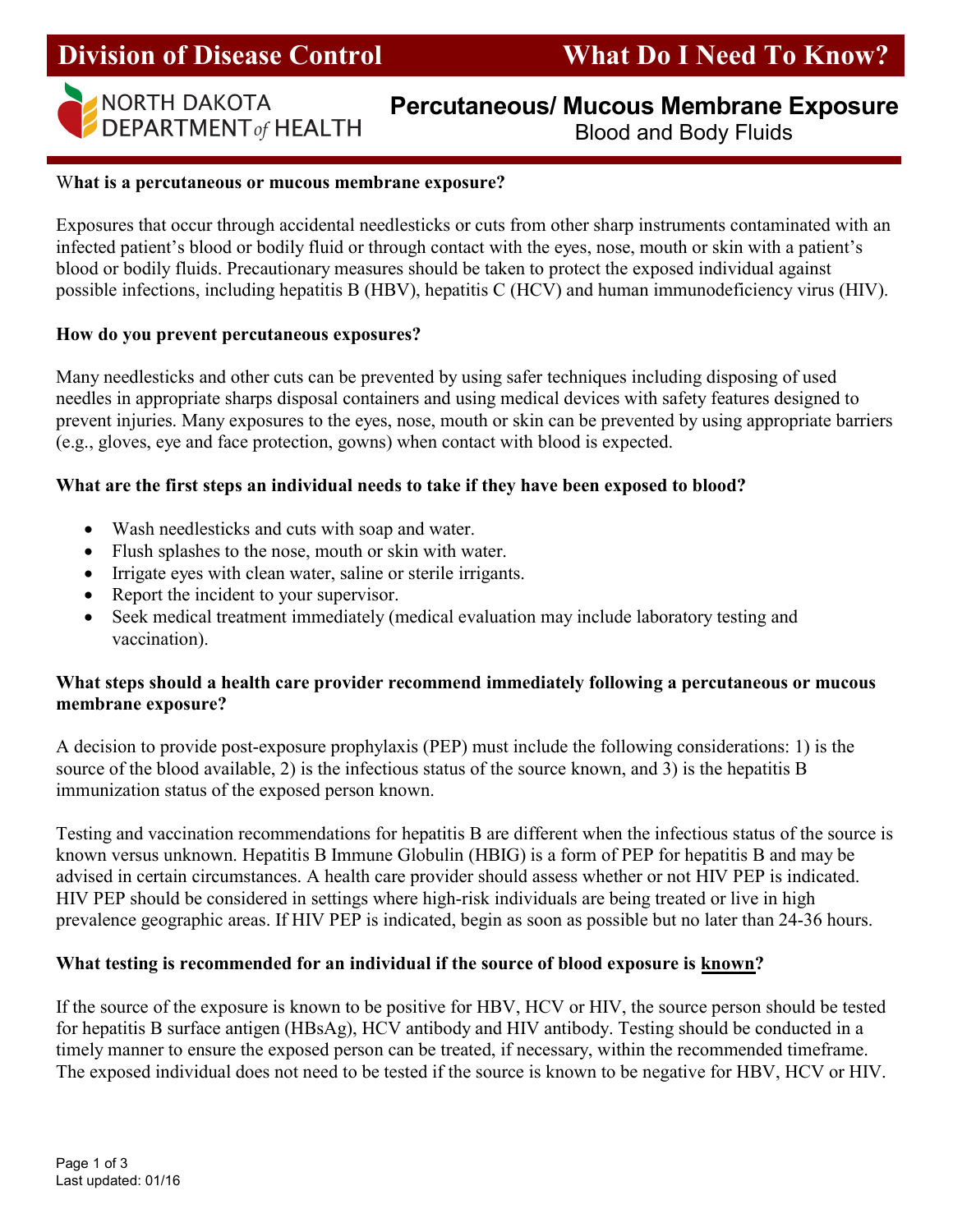#### What testing is recommended for an individual if the source of blood exposure is unknown?

The exposed individual should be tested for hepatitis B antibody (anti-HBs) if previously vaccinated, and baseline antibody levels for HCV and HIV as near the time of exposure as possible. If antibody levels to hepatitis B are adequate (anti-HBs  $>10$  mIU/mL), no further testing or treatment for hepatitis B is recommended. If the exposed individual has not previously been vaccinated, has an unknown vaccination history or is a known non-responder (anti-HBs <10 mIU/mL) to vaccine they should be tested for HBsAg.

#### Does follow-up testing need to occur?

Yes. Follow-up testing needs to occur if the source of the exposure is unknown or has tested positive for HBV, HCV or HIV. Follow-up testing for HCV and HIV should occur at six weeks, three months and six months. At three to six months following exposure, HBsAg testing also may be considered. If vaccine was administered, hepatitis B antibody testing should be conducted one to three months following the completion of the hepatitis B vaccine series.

#### What vaccines should be given following a blood exposure?

There is no vaccine for HCV or HIV. There is a vaccine to protect against hepatitis B. The series is three doses given over a six month period. HBIG also may be recommended. Vaccine recommendations and the use of HBIG depend upon the vaccination status of the exposed individual. Specific recommendations are listed below in Table 1.

|                           | Treatment when source is found to be: |  |                                         |  |                 |                         |                                        |                                                              |
|---------------------------|---------------------------------------|--|-----------------------------------------|--|-----------------|-------------------------|----------------------------------------|--------------------------------------------------------------|
| <b>Exposed</b><br>Persons |                                       |  | $HBsAg +$                               |  | HBsAg-          |                         | <b>Unknown or Not</b><br><b>Tested</b> | <b>Postvaccination</b><br><b>Serologic</b><br><b>Testing</b> |
| Unvaccinated              |                                       |  | Administer one dose of HBIG             |  | Initiate HBV    |                         | Initiate HBV                           | Yes. Regardless                                              |
|                           |                                       |  | and complete HBV vaccine                |  | vaccine series. |                         | vaccine series.                        | of Source Status.                                            |
|                           |                                       |  | series. P                               |  |                 |                         |                                        |                                                              |
| <b>Previously</b>         | Known Responder                       |  | No treatment                            |  | No treatment    |                         | No treatment                           | No.                                                          |
| vaccinated                | (anti-HBs is                          |  |                                         |  |                 |                         |                                        |                                                              |
|                           | adequate)                             |  |                                         |  |                 |                         |                                        |                                                              |
|                           | Known Non-                            |  | Administer two dose of HBIG             |  | No treatment    |                         | Administer two                         | No.                                                          |
|                           | Responder (anti-                      |  | separated by one month.                 |  |                 |                         | doses of HBIG                          |                                                              |
|                           | HBs inadequate)                       |  |                                         |  |                 |                         | separated by one                       |                                                              |
|                           |                                       |  |                                         |  |                 |                         | month.                                 |                                                              |
|                           | Response                              |  | Test exposed person for<br>No treatment |  |                 | Test exposed person for |                                        | Yes if source is                                             |
|                           | Unknown                               |  | anti-HBs                                |  |                 | anti-HBs                |                                        | positive                                                     |
|                           |                                       |  | If adequate, no                         |  |                 | If adequate, no         |                                        | for HBV                                                      |
|                           |                                       |  | treatment.                              |  |                 |                         | treatment.                             | or has an                                                    |
|                           |                                       |  | If inadequate,<br>2.                    |  |                 |                         | 2.<br>If inadequate,                   | unknown                                                      |
|                           |                                       |  | administerone                           |  |                 |                         | administer one                         | <b>HBV</b>                                                   |
|                           |                                       |  | dose of HBIG                            |  |                 |                         | dose of HBIG                           | status.                                                      |
|                           |                                       |  | and complete                            |  |                 |                         | and complete                           |                                                              |
|                           |                                       |  | hepatitis B                             |  |                 |                         | vaccine series.                        |                                                              |
|                           |                                       |  | vaccine series.                         |  |                 |                         |                                        |                                                              |

Table 1 Recommendation for Hepatitis B Virus Prophylaxis After Percutaneous or Mucosal Member Exposure to Blood or Bodily Fluids

Anti-HBs: Hepatitis B Surface Antibody, adequate response is  $\geq$  10 milli-international units

Additional Information: For more information, call the North Dakota Department of Health at 800.472.2180.

Resources: